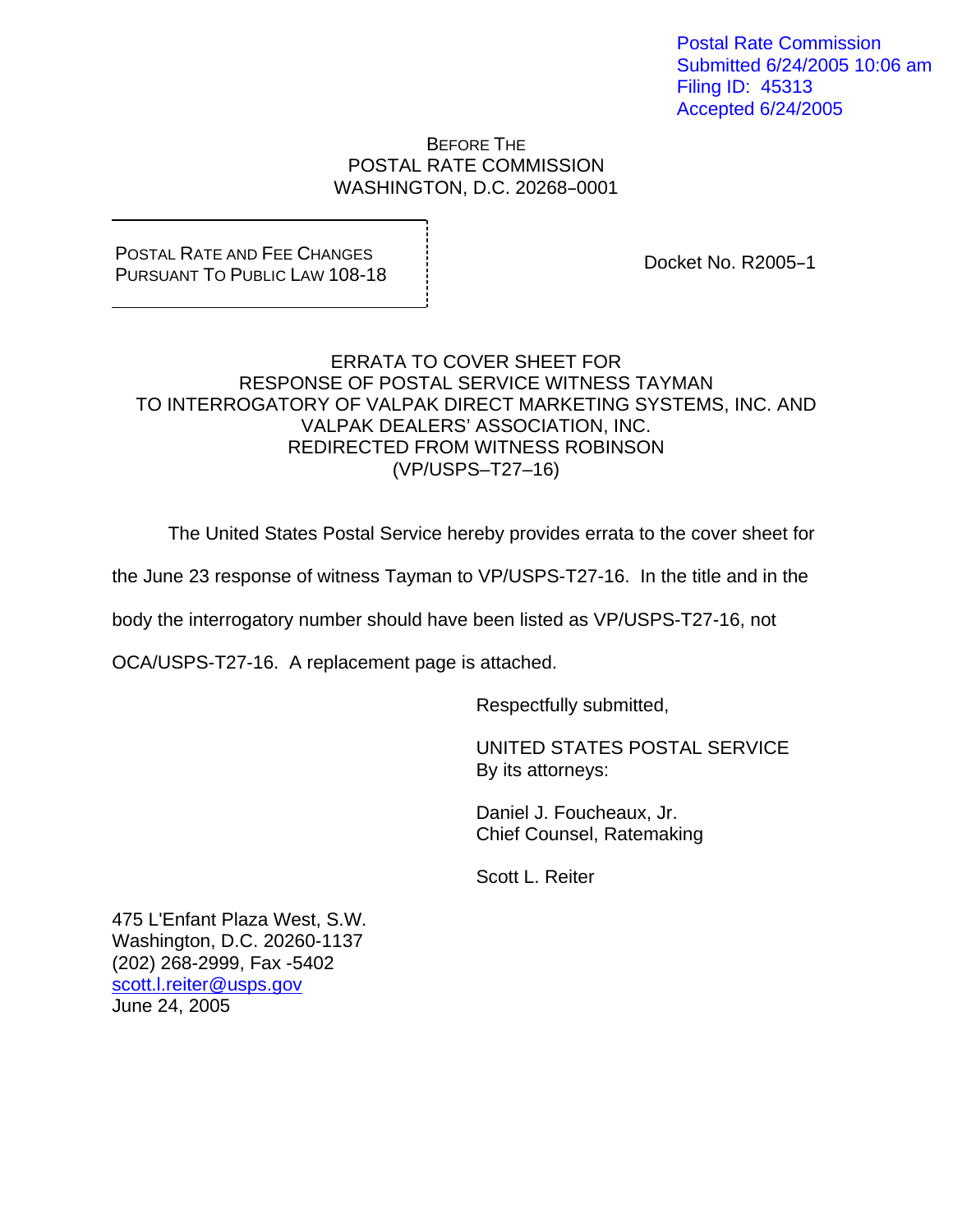#### BEFORE THE POSTAL RATE COMMISSION WASHINGTON, D.C. 20268-0001

### POSTAL RATE AND FEE CHANGES PURSUANT TO PUBLIC LAW 108-18 DOCKET NO. R2005-1

## RESPONSE OF POSTAL SERVICE WITNESS TAYMAN TO INTERROGATORY OF VALPAK DIRECT MARKETING SYSTEMS, INC. AND VALPAK DEALERS' ASSOCIATION, INC. REDIRECTED FROM WITNESS ROBINSON (VP/USPS–T27–16)

The United States Postal Service hereby provides the response of witness

Tayman to the following interrogatory of Valpak Direct Marketing Systems, Inc. and

Valpak Dealers' Association, Inc., filed on June 10, 2005, and redirected from witness

Robinson: VP/USPS–T27–16.

The interrogatory is stated verbatim and is followed by the response.

Respectfully submitted,

 UNITED STATES POSTAL SERVICE By its attorneys:

 Daniel J. Foucheaux, Jr. Chief Counsel, Ratemaking

Scott L. Reiter

475 L'Enfant Plaza West, S.W. Washington, D.C. 20260-1137 (202) 268-2999, Fax -5402 scott.l.reiter@usps.gov June 23, 2005